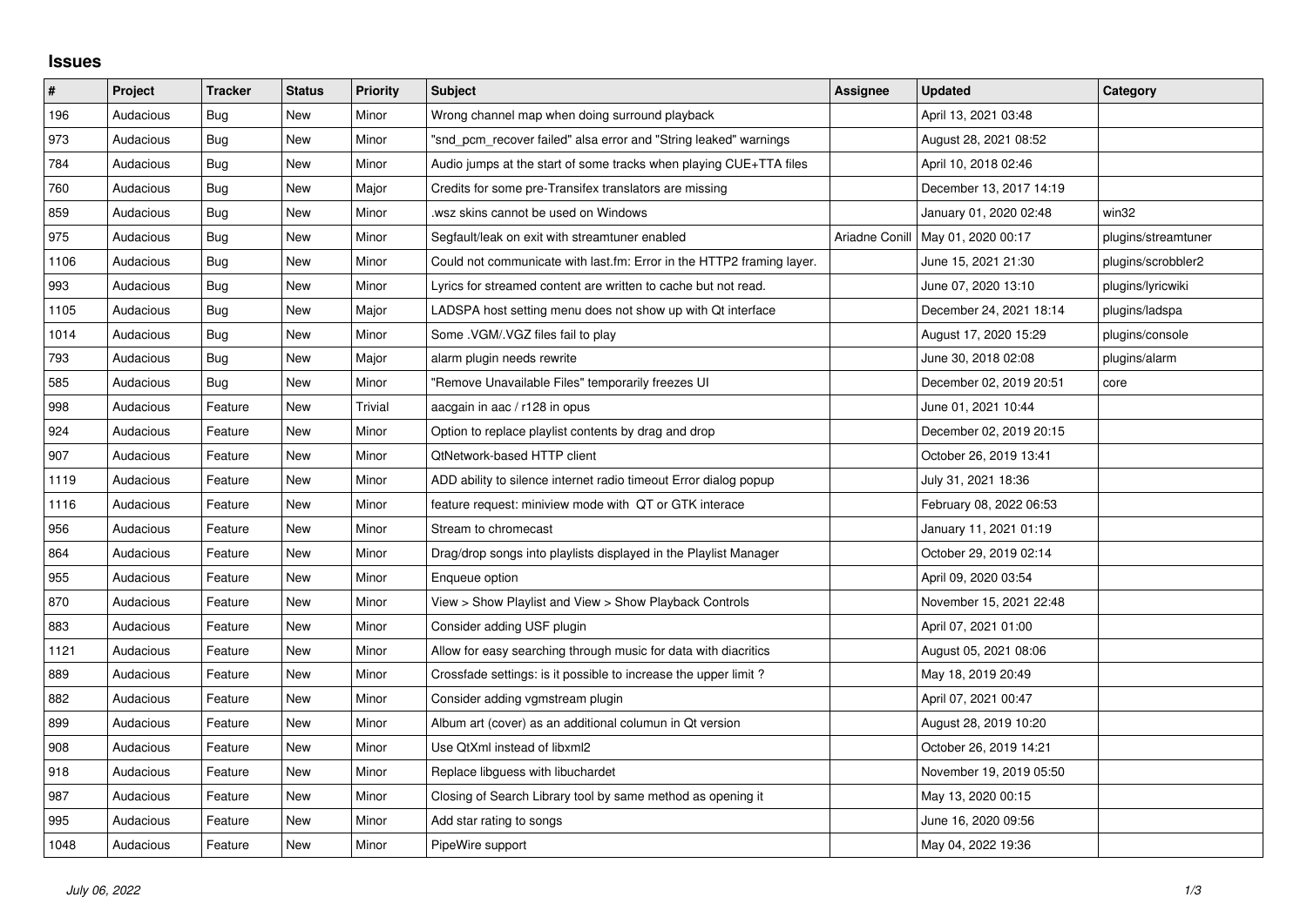| $\pmb{\#}$ | Project   | <b>Tracker</b> | <b>Status</b> | <b>Priority</b> | Subject                                                                                             | <b>Assignee</b> | <b>Updated</b>           | Category            |
|------------|-----------|----------------|---------------|-----------------|-----------------------------------------------------------------------------------------------------|-----------------|--------------------------|---------------------|
| 996        | Audacious | Feature        | New           | Minor           | Refine playlists when searching (search all playlists)                                              |                 | June 16, 2020 09:58      |                     |
| 1047       | Audacious | Feature        | New           | Minor           | Stop playing after any chosen track                                                                 |                 | December 29, 2020 01:23  |                     |
| 51         | Audacious | Feature        | New           | Minor           | Option to inhibit suspend                                                                           |                 | February 13, 2021 09:23  |                     |
| 1057       | Audacious | Feature        | New           | Minor           | Matroska (mka) chapter support                                                                      |                 | August 27, 2021 22:54    |                     |
| 1058       | Audacious | Feature        | New           | Minor           | Allow changing the language/locale in settings                                                      |                 | January 30, 2021 18:11   |                     |
| 1130       | Audacious | Feature        | New           | Minor           | folders for tabs in the playlist head (an enhancement suggestion, not a<br>bug)                     |                 | October 24, 2021 19:04   |                     |
| 1131       | Audacious | Feature        | New           | Minor           | Selection of songs via selection field/bar (as in Clementine)                                       |                 | October 31, 2021 12:41   |                     |
| 1011       | Audacious | Feature        | New           | Minor           | Visible separator of folders in the playlist                                                        |                 | July 18, 2020 16:10      |                     |
| 1134       | Audacious | Feature        | New           | Minor           | Web interface remote control                                                                        |                 | November 04, 2021 06:57  |                     |
| 1013       | Audacious | Feature        | New           | Minor           | Request re Album Art using music file metatag                                                       |                 | August 03, 2020 22:48    |                     |
| 1066       | Audacious | Feature        | New           | Minor           | Allow Equalizer window to be resized.                                                               |                 | February 11, 2021 10:05  |                     |
| 1067       | Audacious | Feature        | New           | Minor           | Equalizer adjustments are coarse.                                                                   |                 | February 11, 2021 10:09  |                     |
| 1071       | Audacious | Feature        | New           | Minor           | Linkage could be improved for packagers.                                                            |                 | March 31, 2021 00:32     |                     |
| 1091       | Audacious | Feature        | New           | Minor           | Built-in lyrics support                                                                             |                 | April 28, 2021 18:24     |                     |
| 1092       | Audacious | Feature        | New           | Minor           | Reread metadata on play option                                                                      |                 | April 30, 2021 03:35     |                     |
| 1148       | Audacious | Feature        | New           | Minor           | Save the dimensions of the open-file dialogue window                                                |                 | January 18, 2022 14:43   |                     |
| 1151       | Audacious | Feature        | New           | Minor           | Load balance XSPF tracks with multiple location URIs                                                |                 | January 28, 2022 19:10   |                     |
| 1093       | Audacious | Feature        | New           | Minor           | Make the Song Dialog (Qt) window wider by default                                                   |                 | May 17, 2021 15:36       |                     |
| 1095       | Audacious | Feature        | New           | Minor           | $Ctrl + Z / R$ to undo / redo changes to playlist                                                   |                 | May 07, 2021 18:42       |                     |
| 1099       | Audacious | Feature        | New           | Minor           | Per-track ReplayGain shouldn't be enabled by default                                                |                 | May 09, 2021 13:41       |                     |
| 1096       | Audacious | Feature        | New           | Minor           | Calculate and show selection stats in the status bar                                                |                 | May 10, 2021 03:06       |                     |
| 1097       | Audacious | Feature        | New           | Minor           | Replace the volume button with a horizontal scale                                                   |                 | May 17, 2021 00:21       |                     |
| 873        | Audacious | Feature        | New           | Minor           | Optionally make "previous track" restart current track                                              |                 | June 08, 2021 22:55      |                     |
| 1160       | Audacious | Feature        | New           | Minor           | Ogg Opus support for streams                                                                        |                 | March 11, 2022 18:09     |                     |
| 1170       | Audacious | Feature        | New           | Minor           | Playback mode button                                                                                |                 | April 22, 2022 16:01     |                     |
| 500        | Audacious | Feature        | New           | Minor           | fullscreen album art                                                                                |                 | April 08, 2020 19:17     |                     |
| 1101       | Audacious | Feature        | New           | Major           | Please add media shortcut keys for Windows 10                                                       |                 | December 03, 2021 16:31  | win32               |
| 969        | Audacious | Feature        | New           | Minor           | streamtuner plugin: Please add column-sortability, or at least sort<br>alphabetically by 1st column |                 | June 16, 2020 09:54      | plugins/streamtuner |
| 1088       | Audacious | Feature        | New           | Minor           | plugin: status icon: ADD option to select tray mouse Middle Click action                            |                 | April 11, 2021 12:05     | plugins/statusicon  |
| 943        | Audacious | Feature        | New           | Minor           | Being able to add several folders to the library, and arrange that<br>Audacious recognizes symlinks |                 | March 23, 2020 15:41     | plugins/search tool |
| 429        | Audacious | Feature        | New           | Minor           | Please enable scrobbling to libre.fm in Scrobbler 2.0                                               |                 | September 02, 2019 10:35 | plugins/scrobbler2  |